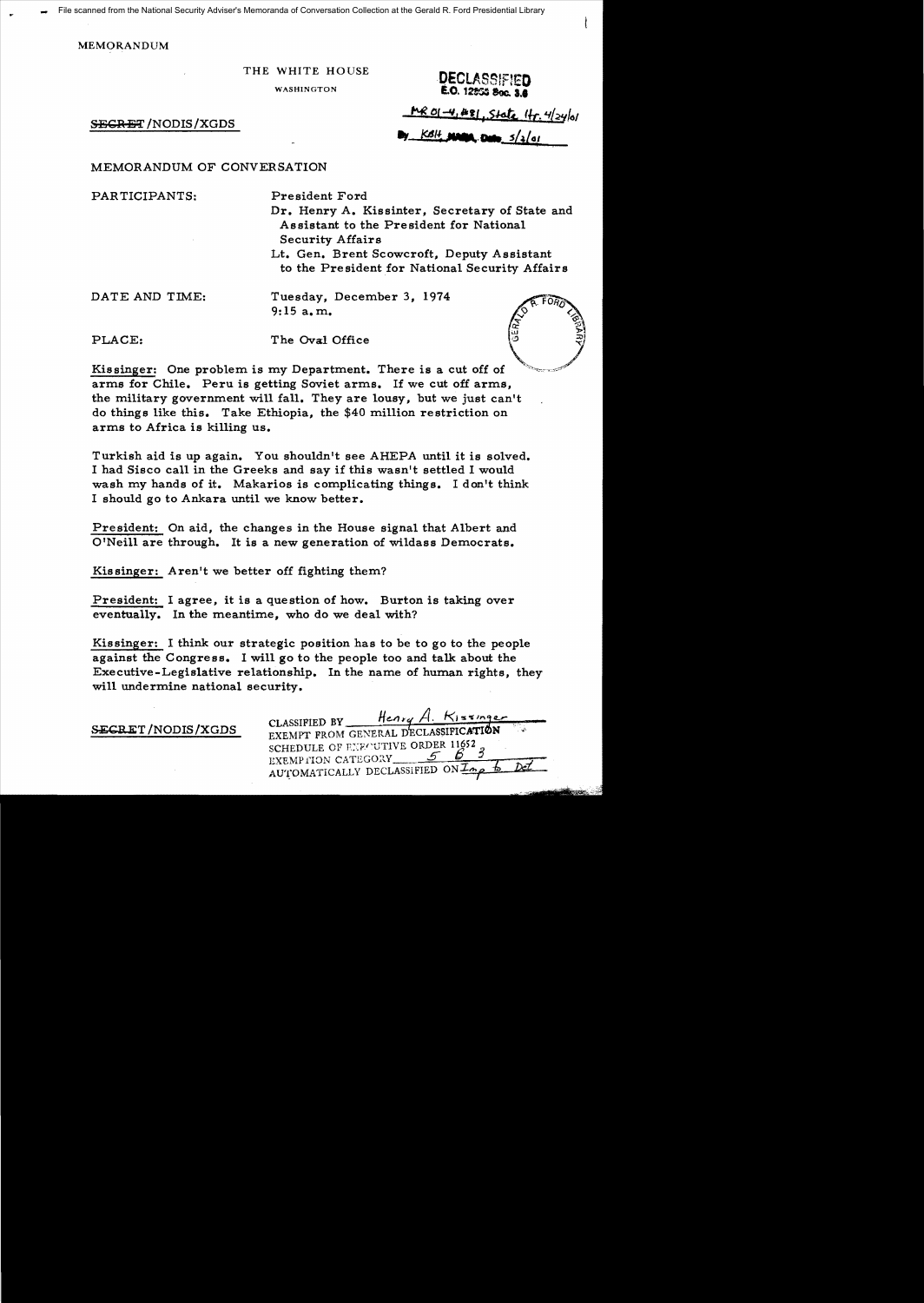## SECRET/NODIS/XGDS 2

President: Would it do any good to talk to Ted Kennedy?

Kissinger: He has a dual nature  $-$ - he's a patriot and a demagogue. He is not very bright.

President: I will talk to Humphrey but I should also talk to and Frelinghuysen.

Kissinger: Your Cabinet's behavior toward Israel: We have one last chance to get an Egyptian agreement. If we don't we will face an unbelieveable position. Simon is going to the Allon dinner. Schlesinger is being impossible. He is pulling the Lance from Korea.

The Rabin game is always the same. He negotiated for arms and then uses them for stalling.

President: I think I had better talk to him. If he goes to the Jewish community, he is through.

.Kissinger: There is no other way. He can't be the good guy -- you have to be it. You don't want deliveries rushed.

President: Why would Simon want to go to the dinner for Allon?

.Kissinger: Everyone is worrying for his job and is trying to build Kissinger: Everyone is worrying for his job and is trying to build  $\begin{pmatrix} 0 & 0 \\ 0 & 0 \\ 0 & 0 \end{pmatrix}$ . a backfire.<br>President: Schlesinger is the guy I need to see.

**COR FORD ?**  $\mathcal{C}$  .  $\mathcal{C}$ **FO**<br>. ' .,\_ ..... ,rt 7i.' • ...-.1'

Kissinger: Simon is relatively harmless. He is not heavyweight enough.

On Schmidt and Trudeau. Schmidt is the decisive one. I met him in 1957.~He was a brash young Senator from Hesse. He was in the Hitler Youth, an officer in the Army. He joined the Socialists because it was heading the party in Hamburg. He is tough, unsentimental, and unbelieveably vain. Butter him up -- tell him you two are the leaders of the western world. Schmidt put the Washington Energy Conference through. He is a good ally. He is afraid of what you are doing in the economy. Don't pretend to be an expert. Tell him you understand his concerns, and want to set up a system to coordinate policies -- unfriendly or otherwise, you won't take unilateral actions without telling him. You need him on energy.

SEGRET/NODIS/XGDS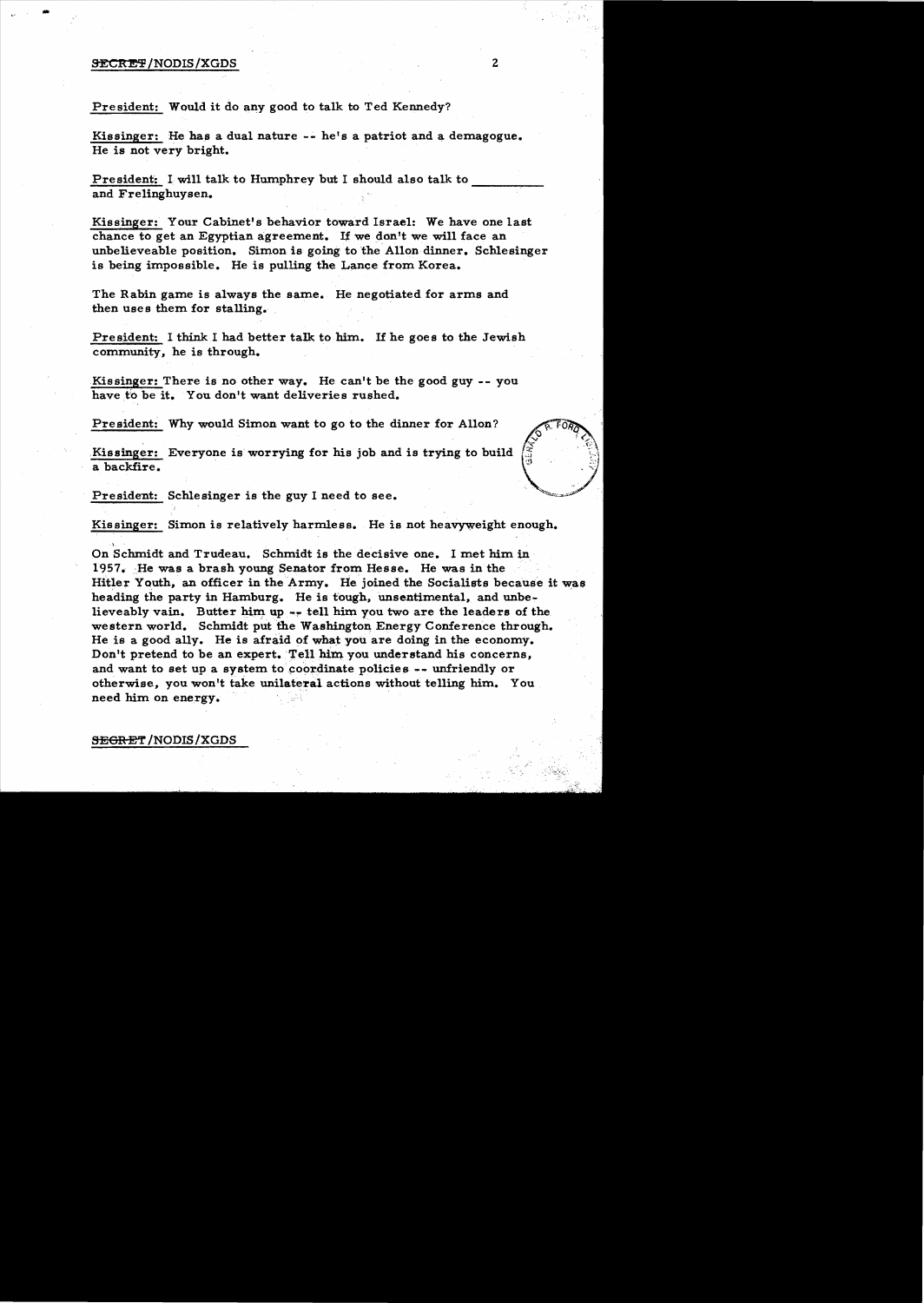## $\overline{\textbf{SEGRBF}}$  /NODIS /XGDS  $3$  3

.. . ..

There are two approaches -- ours and the British. Their idea is to use producer money for the IMF. That is a disaster because it will put the producers eventually in control. You need Schmidt on this.

He will try to sell a French consumer-producer conference. You say fine, but not until the  $\infty$  nsumers are organized. Don't get nailed down to a date. Summer might be okay but it can move faster if we move on consumer eooperation. Energy is the way to get unity of the west. Schmidt will see Giscard before you do. Schmidt will say the \$25 billion solidarity fund is too much, but he'll go along if you convince him it is essential for the future of the West. I sold him this at the Washington Energy Conference.

Of all your meetings, except Brezhnev, Schmidt is the most important.

On CSCE, it is time to bring it to a close but don't do it in any way which looks like collusion. Schmidt is a better guy to deal with than Brandt. .

Trudeau is intelligent, foppish, and a momma's boy. The meeting in Canada was a disaster. He will be predisposed to get along. We are so powerful -- whatever identity they have, they get in opposition to us. Don't get into bilateral issues right away. Greet him as a friend. We know there are bilateral commitments. We know their identify in Canada was a disaster. He will be predisposed to get along. We<br>are so powerful -- whatever identity they have, they get in oppositi<br>to us. Don't get into bilateral issues right away. Greet him as a<br>friend. We know there

Keep these for the end. Do the multilateral first -- energy and the Alliance.

I wouldn't get into detailed bilaterals -- just sayyou Will give benevolent instructions if he will.

The French wi1l try to establish a specific relationship between you and Giscard. We can't because they will go to the Economic Community and say "kick the US around and see what you can get."



## SECRET / NODIS / XGDS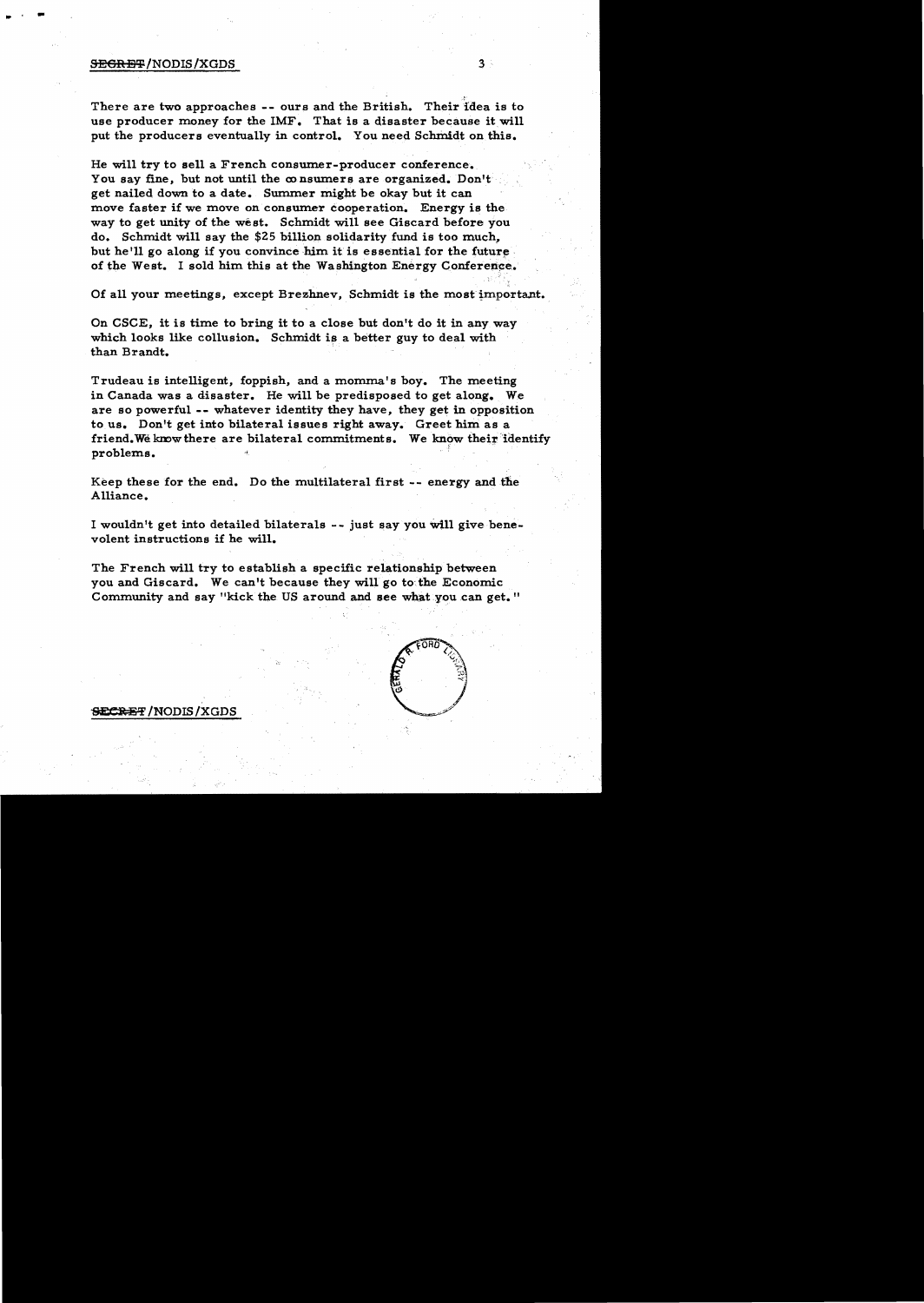Ricad Oxt in Universite (Schmitt)  $P/K$  3 Dec  $79$ K Our proties un Dept. Cut of January for Chile. Phone getting Soon aris. If me with of anno, a but Got de trip bie tris, Take Ethizia, de 40 mil restritiva les Arthin res. En Terribish and up again. Jam therefore ahepa until it solved. I had sisco call in Gaste & King if this worsen't settled I would mark my hourds of et. Unak criss is complicating thing I don't think & should go to Charleane til un leve to the P Our trie, a changes in change seguid that albert ← O'ruill an thus. It a now periodic of corldres Dhows. K cont un butter of frighting them. P. 2 cepse, it a prestice of hours & Burden is taking K Ithick am strakyce postrin hard he to post a suph parate Curg. I will go to - shiph to + To be obact exper-legio certainings- ser c environ f human regate, they will imbremen watt security. P would it 20 any good to Talk to Ted Komeny K He his chree nature a patrist sa classagogne. ant way bights P I will Talk to Hongolny deat March about Talk to hayon + Erechnischuz K Jan calments habarin tomand I Wa have I last Chance to get E agreement. If we don't , we will fave an induln'in partir Sinon Javi, alle dimen. Settlewayer com no time ingretation He falling hame from Koren. DECLASSIFIED<br>E.O. 12968 Soc. 3.6 Deal-4, #81, State Ur. 4/24/01

by KBH NAPA, Dato 5/1/01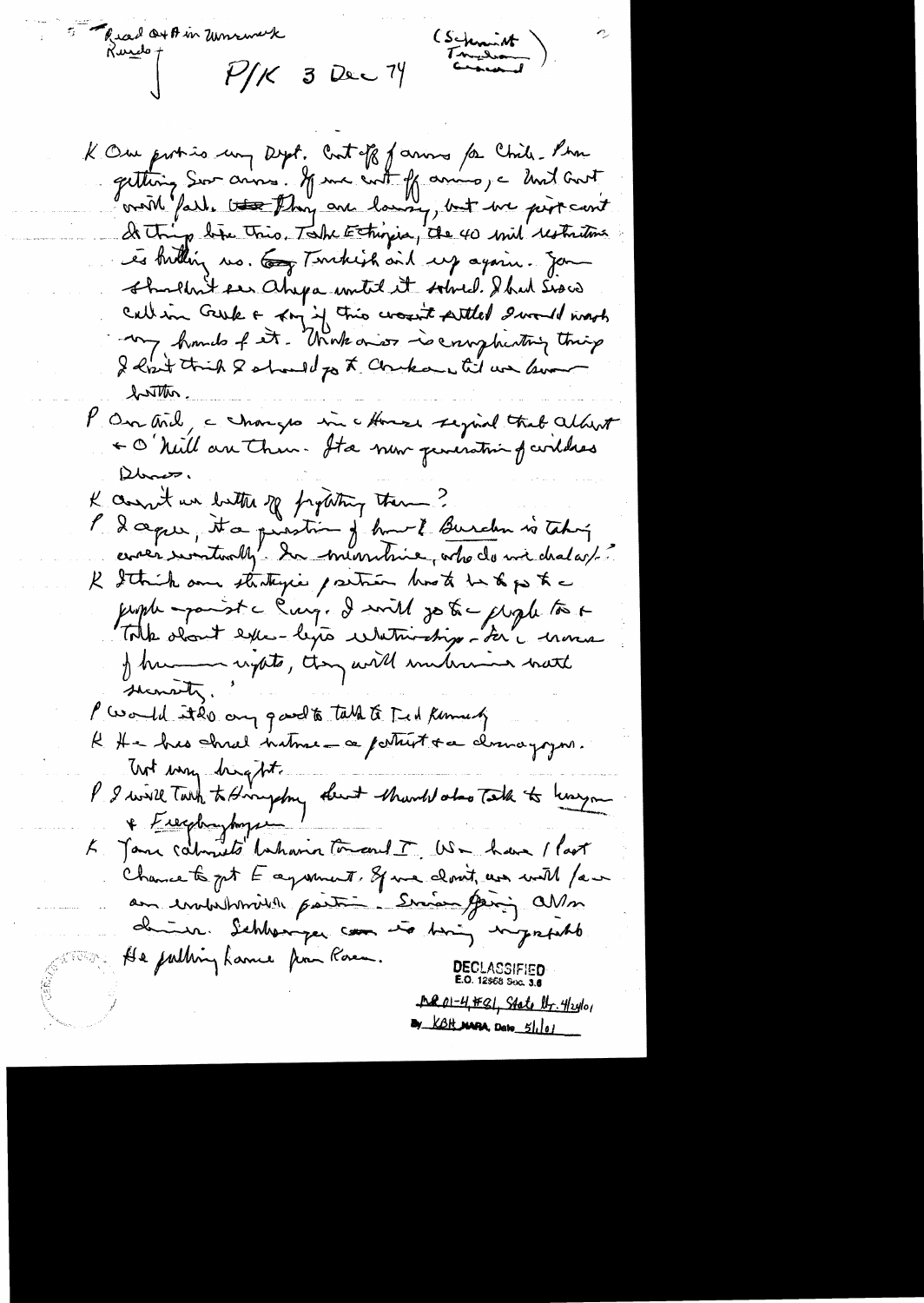Rostin garner celesia e same s ha magitatto for assure Then has these for stalking. P I think I litter tothe fi him. If he goes to a Junish. commenty, be is three, K Mine is no otter way. An count de cours geography P why would Sum cernt driver for allow-K Euryone wanting for the job is Taging to hild or bartifire. P Schlesinger is the gry I need to eve-K Serion is ulationly handes. Ke wit heavy grays unangle. On For Schmitte Truchan. Salmit is a decision avec I mit time in 57. As was keept young Small from Hersel?) He was in Hotter sports, offair in cam, He point Serioust locause it backing party in Hinhing. It Tough, inauthiertal, indictivently hair. Butter him up-Tell him you zave leaders de westin world, Schmidt put a Work Energy Prop them. He is a great ably. He special what you doing in Fcan, Dan't pretend to be xpert. Till bin eportemptant tis enceres, commet to set une Systemits contracts places - supermently or attention, Jo won't toke windotted actions of a terring him. Lot 6B. Trend est un poderer mory patoit That a desaction because will put produces wenterly in control. You well Schundton too. He avail ty to each Fr. euro- prod creep. You any fine, but crit mitit cessannes au ce jongier Dont.